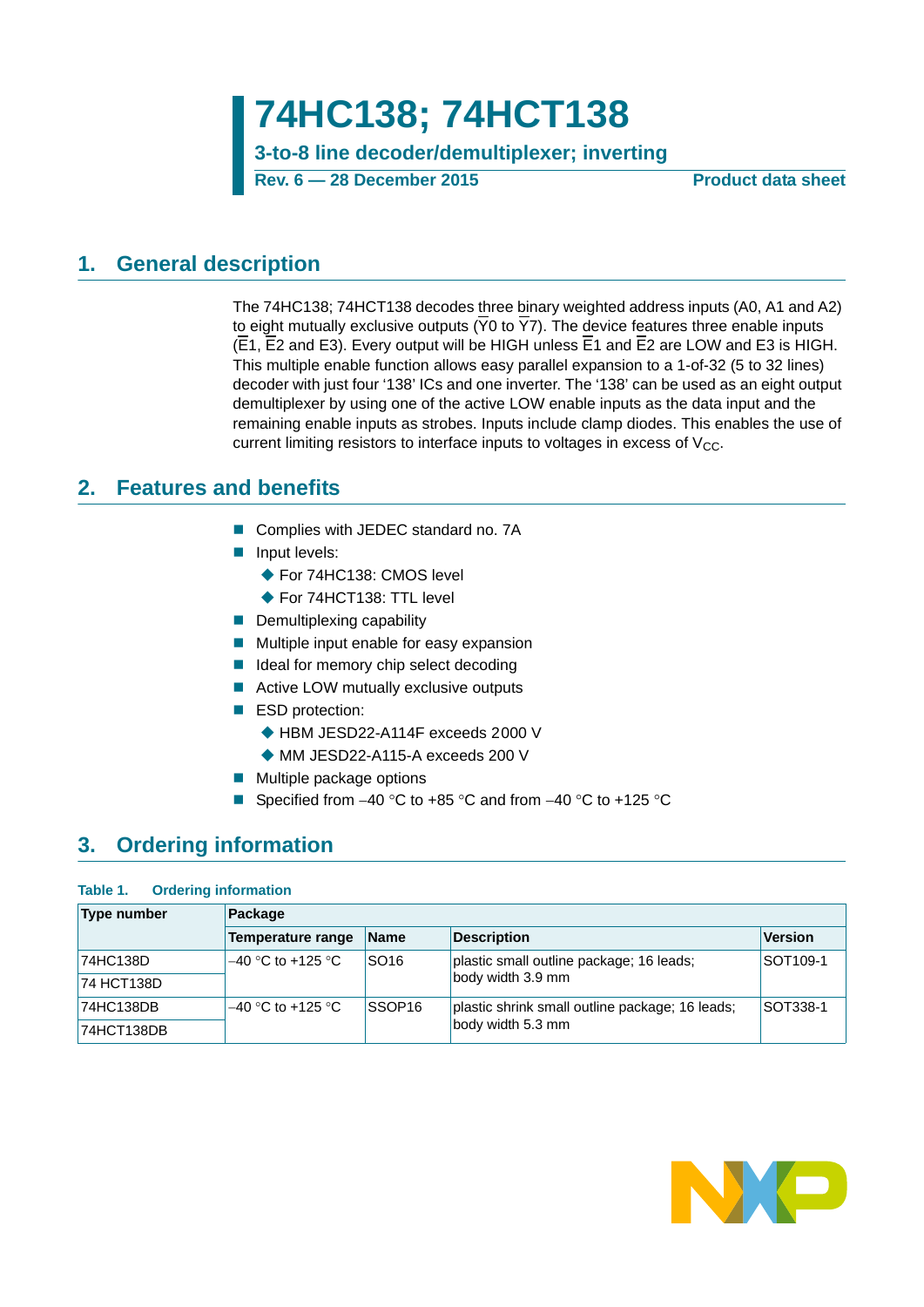### **3-to-8 line decoder/demultiplexer; inverting**

| <b>Type number</b> | Package             |                     |                                                                                              |                |
|--------------------|---------------------|---------------------|----------------------------------------------------------------------------------------------|----------------|
|                    | Temperature range   | <b>Name</b>         | <b>Description</b>                                                                           | <b>Version</b> |
| 74HC138PW          | $-40$ °C to +125 °C | TSSOP <sub>16</sub> | plastic thin shrink small outline package;                                                   | SOT403-1       |
| 74HCT138PW         |                     |                     | 16 leads; body width 4.4 mm                                                                  |                |
| 74HC138BQ          | $-40$ °C to +125 °C | DHVQFN16            | plastic dual in-line compatible thermal enhanced                                             | SOT763-1       |
| 74HCT138BQ         |                     |                     | very thin quad flat package; no leads;<br>16 terminals; body $2.5 \times 3.5 \times 0.85$ mm |                |

#### **Table 1. Ordering information** *…continued*

### <span id="page-1-0"></span>**4. Functional diagram**



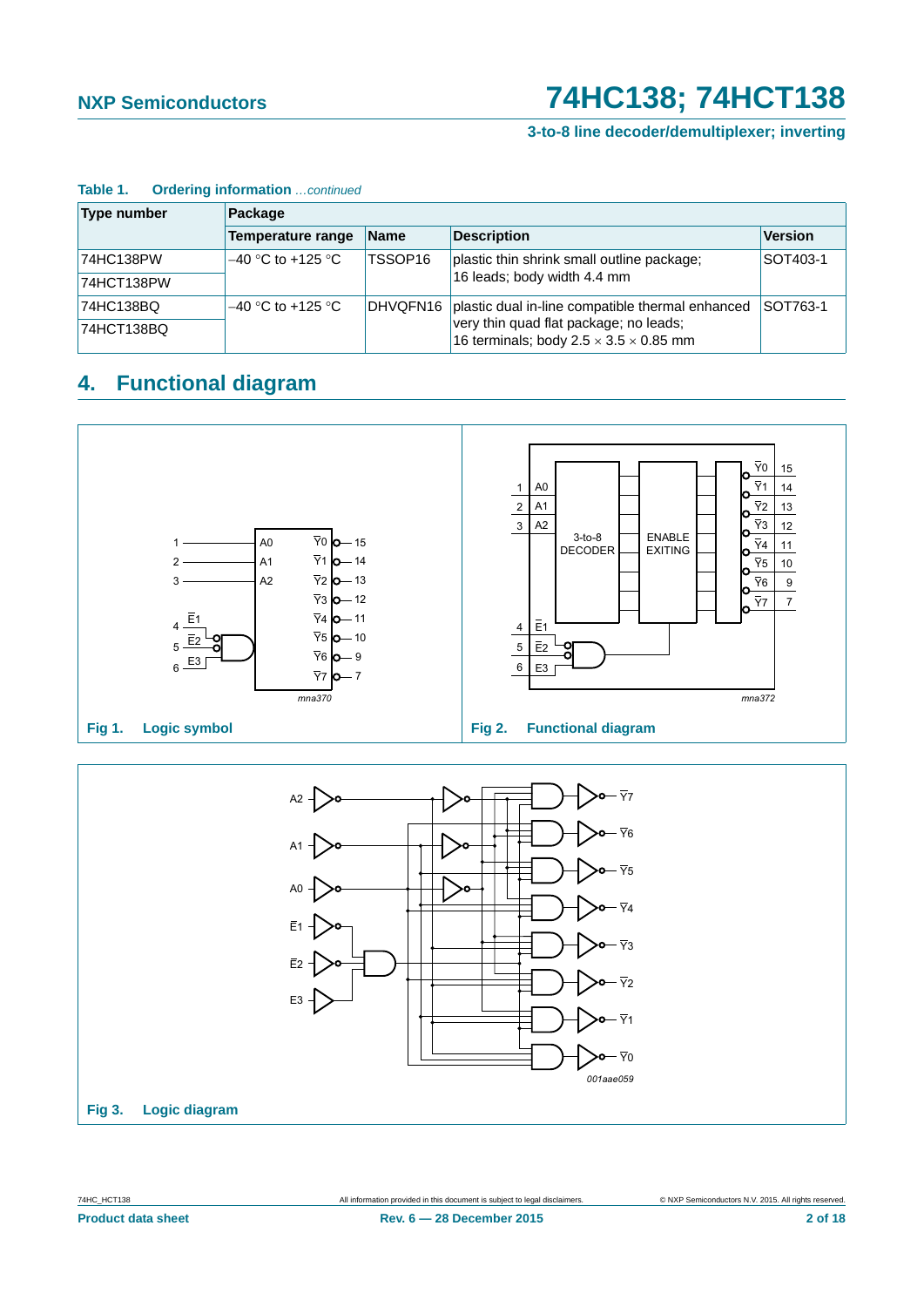**3-to-8 line decoder/demultiplexer; inverting**

### <span id="page-2-0"></span>**5. Pinning information**

### **5.1 Pinning**

<span id="page-2-1"></span>

### **5.2 Pin description**

| $I^{\text{a}}$                                                                                                                                                                                     |                              |                                                                                                                                                                   |
|----------------------------------------------------------------------------------------------------------------------------------------------------------------------------------------------------|------------------------------|-------------------------------------------------------------------------------------------------------------------------------------------------------------------|
| Symbol                                                                                                                                                                                             | <b>Pin</b>                   | <b>Description</b>                                                                                                                                                |
| A0, A1, A2                                                                                                                                                                                         | 1, 2, 3                      | address input A0, A1, A2                                                                                                                                          |
| $\overline{E}$ 1, $\overline{E}$ 2                                                                                                                                                                 | 4.5                          | enable input $E_1$ , $E_2$ (active LOW)                                                                                                                           |
| E <sub>3</sub>                                                                                                                                                                                     | 6                            | enable input E3 (active HIGH)                                                                                                                                     |
| $ \overline{\mathsf{Y}}0, \overline{\mathsf{Y}}1, \overline{\mathsf{Y}}2, \overline{\mathsf{Y}}3, \overline{\mathsf{Y}}4, \overline{\mathsf{Y}}5, \overline{\mathsf{Y}}6, \overline{\mathsf{Y}}7 $ | 15, 14, 13, 12, 11, 10, 9, 7 | output $\overline{Y}0$ , $\overline{Y}1$ , $\overline{Y}2$ , $\overline{Y}3$ , $\overline{Y}4$ , $\overline{Y}5$ , $\overline{Y}6$ , $\overline{Y}7$ (active LOW) |
| <b>GND</b>                                                                                                                                                                                         | 8                            | ground (0 V)                                                                                                                                                      |
| $\rm V_{CC}$                                                                                                                                                                                       | 16                           | positive supply voltage                                                                                                                                           |

<span id="page-2-2"></span>**Table 2. Pin description**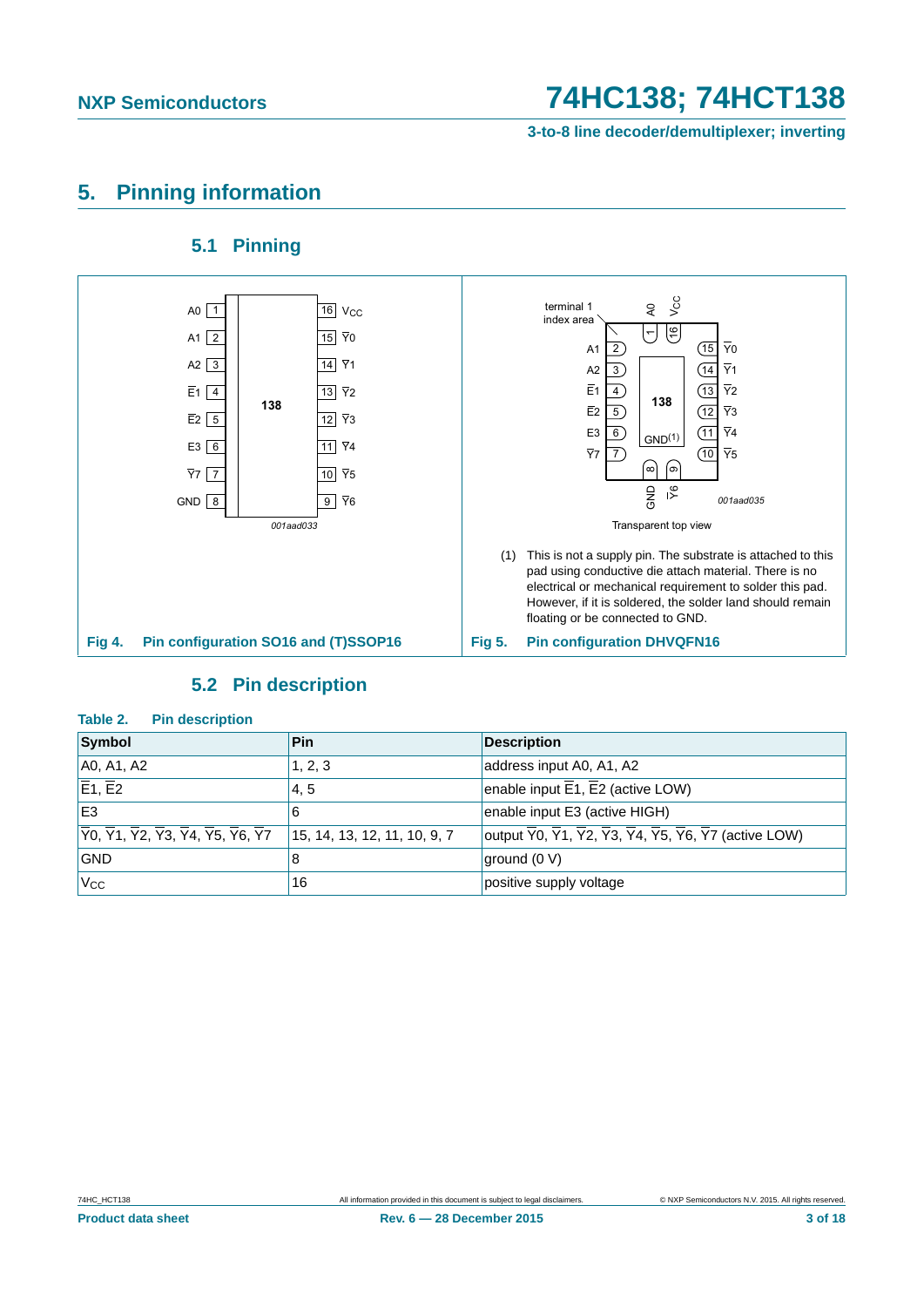**Table 3. Function tabl[e\[1\]](#page-3-0)**

**3-to-8 line decoder/demultiplexer; inverting**

### <span id="page-3-4"></span>**6. Functional description**

| <b>Control</b> |                |                | Input          |                |                | Output    |           |                |           |                |           |           |                |
|----------------|----------------|----------------|----------------|----------------|----------------|-----------|-----------|----------------|-----------|----------------|-----------|-----------|----------------|
| E1             | E <sub>2</sub> | E <sub>3</sub> | A <sub>2</sub> | A1             | A <sub>0</sub> | <b>Y7</b> | <b>Y6</b> | Y <sub>5</sub> | <b>Y4</b> | Y <sub>3</sub> | <b>Y2</b> | <b>Y1</b> | Y <sub>0</sub> |
| н              | ΙX             | X              | X              | $\pmb{\times}$ | $\pmb{\times}$ | H         | H         | Η              | H         | H              | H         | ΙH        | H              |
| X              | H              | X              |                |                |                |           |           |                |           |                |           |           |                |
| $\mathsf X$    | ΙX             | L              |                |                |                |           |           |                |           |                |           |           |                |
|                | L              | H              | ┕              | L              |                | H         | H         | H              | H         | H              | H         | H         | L              |
|                |                |                |                | L              | H              | H         | H         | H              | H         | H              | H         | ш         | H              |
|                |                |                | ┗              | H              | ∟              | H         | H         | H              | H         | H              | L.        | lн        | H              |
|                |                |                | ┗              | H              | H              | H         | H         | н              | H         | ┕              | ΙH        | H         | H              |
|                |                |                | Н              | L              |                | H         | H         | Ή              |           | H              | H         | H         | H              |
|                |                |                | H              | ц              | H              | H         | H         | L              | H         | H              | ΙH        | lН        | H              |
|                |                |                | Н              | H              |                | H         | L         | H              | H         | H              | H         | lн        | H              |
|                |                |                | H              | Н              | H              | ┗         | H         | H              | H         | H              | H         | lн        | H              |

<span id="page-3-0"></span> $[1]$  H = HIGH voltage level; L = LOW voltage level;

 $X =$  don't care.

### <span id="page-3-5"></span>**7. Limiting values**

### **Table 4. Limiting values**

*In accordance with the Absolute Maximum Rating System (IEC 60134). Voltages are referenced to GND (ground = 0 V).*

| Symbol            | <b>Parameter</b>         | <b>Conditions</b>                                            |             | Min                      | <b>Max</b> | <b>Unit</b> |
|-------------------|--------------------------|--------------------------------------------------------------|-------------|--------------------------|------------|-------------|
| $V_{\rm CC}$      | supply voltage           |                                                              |             | $-0.5$                   | $+7$       | V           |
| $I_{\mathsf{IK}}$ | input clamping current   | $V_1 < -0.5$ V or $V_1 > V_{CC} + 0.5$ V                     |             | $\overline{\phantom{0}}$ | ±20        | mA          |
| $I_{OK}$          | output clamping current  | $V_O$ < -0.5 V or $V_O$ > $V_{CC}$ + 0.5 V                   |             |                          | ±20        | mA          |
| I <sub>O</sub>    | output current           | $V_{\text{O}} = -0.5 \text{ V}$ to (V <sub>CC</sub> + 0.5 V) |             |                          | ±25        | mA          |
| $I_{\rm CC}$      | quiescent supply current |                                                              |             | $\overline{\phantom{0}}$ | 50         | mA          |
| <b>I</b> GND      | ground current           |                                                              |             | $-50$                    | ٠          | mA          |
| $T_{\text{stg}}$  | storage temperature      |                                                              |             | $-65$                    | $+150$     | $^{\circ}C$ |
| $P_{\text{tot}}$  | total power dissipation  | SO <sub>16</sub> package                                     | $\boxed{1}$ | ۰                        | 500        | mW          |
|                   |                          | SSOP16 package                                               | $[2]$       | ٠                        | 500        | mW          |
|                   |                          | TSSOP16 package                                              | $[2]$       | ٠                        | 500        | mW          |
|                   |                          | DHVQFN16 package                                             | $[3]$       |                          | 500        | mW          |

<span id="page-3-1"></span>[1] For SO16 package:  $P_{tot}$  derates linearly with 8 mW/K above 70 °C.

<span id="page-3-2"></span>[2] For SSOP16 and TSSOP16 packages:  $P_{tot}$  derates linearly with 5.5 mW/K above 60 °C.

<span id="page-3-3"></span>[3] For DHVQFN16 packages:  $P_{\text{tot}}$  derates linearly with 4.5 mW/K above 60 °C.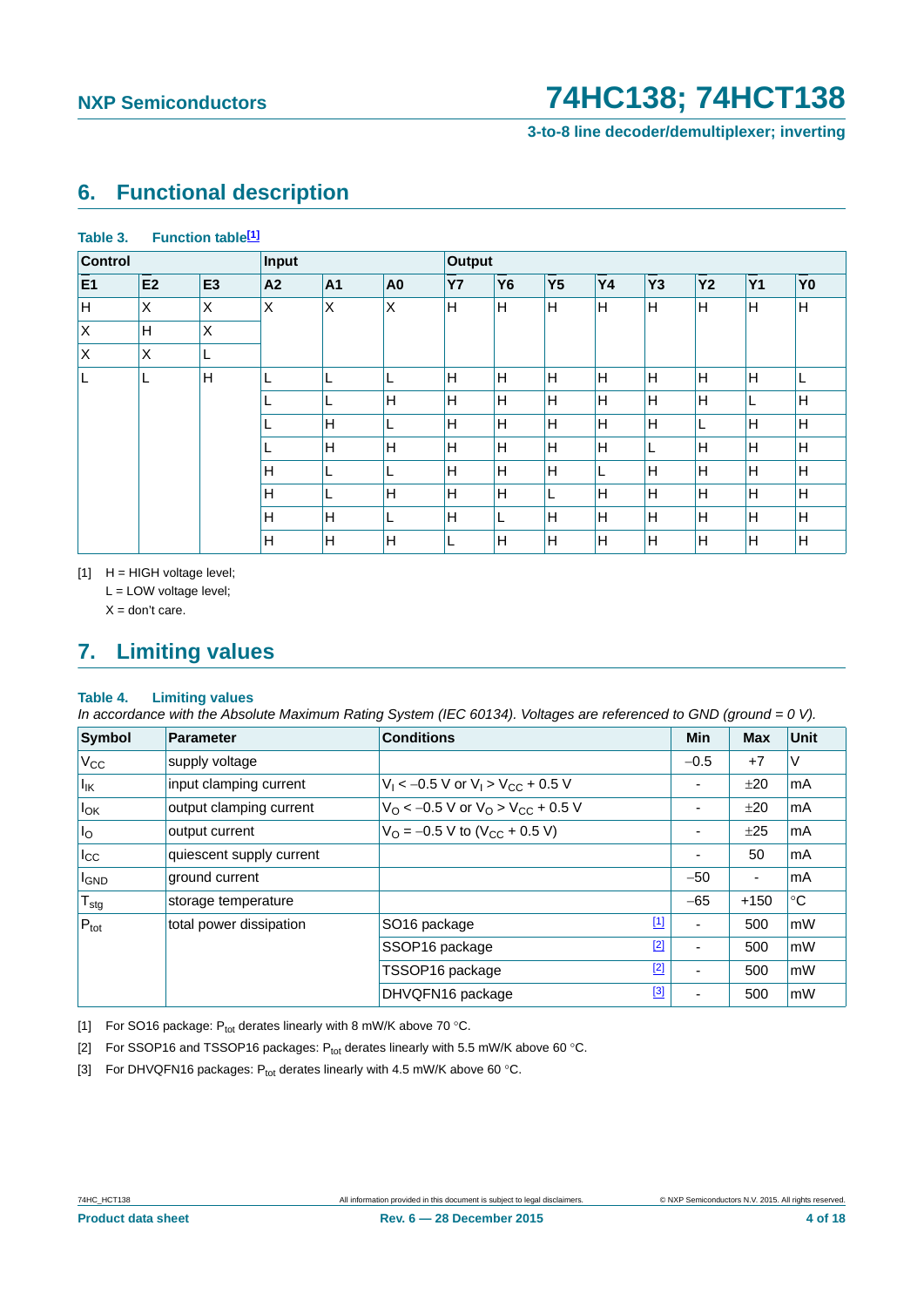**3-to-8 line decoder/demultiplexer; inverting**

### <span id="page-4-2"></span>**8. Recommended operating conditions**

#### **Table 5. Recommended operating conditions**

 *Voltages are referenced to GND (ground = 0 V)*

| Symbol              | Parameter                           | <b>Conditions</b>    | 74HC138     |                          |            | 74HCT138                 | <b>Unit</b>              |                          |             |
|---------------------|-------------------------------------|----------------------|-------------|--------------------------|------------|--------------------------|--------------------------|--------------------------|-------------|
|                     |                                     |                      | Min         | <b>Typ</b>               | <b>Max</b> | <b>Min</b>               | <b>Typ</b>               | <b>Max</b>               |             |
| $V_{CC}$            | supply voltage                      |                      | 2.0         | 5.0                      | 6.0        | 4.5                      | 5.0                      | 5.5                      | ٧           |
| $ V_1 $             | input voltage                       |                      | 0           | ٠                        | $V_{CC}$   | 0                        | $\overline{\phantom{a}}$ | $V_{\rm CC}$             | V           |
| $V_{\rm O}$         | output voltage                      |                      | $\mathbf 0$ | $\overline{\phantom{a}}$ | $V_{CC}$   | 0                        | ٠                        | $V_{\rm CC}$             | ٧           |
| $T_{amb}$           | ambient temperature                 |                      | $-40$       | $+25$                    | $+125$     | $-40$                    | $+25$                    | $+125$                   | $^{\circ}C$ |
| $\Delta t/\Delta V$ | input transition rise and fall rate | $V_{\rm CC} = 2.0 V$ | ۰           | ٠                        | 625        |                          | $\overline{\phantom{0}}$ | $\blacksquare$           | ns/V        |
|                     |                                     | $V_{\rm CC}$ = 4.5 V | ٠           | 1.67                     | 139        | $\overline{\phantom{a}}$ | 1.67                     | 139                      | ns/V        |
|                     |                                     | $V_{\rm CC} = 6.0 V$ |             | ٠                        | 83         |                          | ٠                        | $\overline{\phantom{a}}$ | ns/V        |

## <span id="page-4-1"></span>**9. Static characteristics**

#### <span id="page-4-0"></span>**Table 6. Static characteristics**

*At recommended operating conditions; voltages are referenced to GND (ground = 0 V).*

|                       | Symbol Parameter         | <b>Conditions</b>                                                  |                          | $T_{amb}$ = 25 °C |                |                          | $T_{amb} = -40$ °C to<br>$+85 °C$ |                          | $T_{amb} = -40 °C$ to<br>$+125$ °C | Unit   |
|-----------------------|--------------------------|--------------------------------------------------------------------|--------------------------|-------------------|----------------|--------------------------|-----------------------------------|--------------------------|------------------------------------|--------|
|                       |                          |                                                                    | <b>Min</b>               | <b>Typ</b>        | <b>Max</b>     | <b>Min</b>               | <b>Max</b>                        | <b>Min</b>               | <b>Max</b>                         |        |
| <b>74HC138</b>        |                          |                                                                    |                          |                   |                |                          |                                   |                          |                                    |        |
| V <sub>IH</sub>       | <b>HIGH-level</b>        | $V_{CC} = 2.0 V$                                                   | 1.5                      | 1.2               |                | 1.5                      | $\overline{a}$                    | 1.5                      | $\blacksquare$                     | $\vee$ |
|                       | input voltage            | $V_{CC}$ = 4.5 V                                                   | 3.15                     | 2.4               |                | 3.15                     |                                   | 3.15                     |                                    | $\vee$ |
|                       |                          | $V_{CC}$ = 6.0 V                                                   | 4.2                      | 3.2               | $\blacksquare$ | 4.2                      | ä,                                | 4.2                      |                                    | $\vee$ |
| $V_{IL}$              | LOW-level                | $V_{CC}$ = 2.0 V                                                   | ä,                       | 0.8               | 0.5            | $\blacksquare$           | 0.5                               | $\overline{a}$           | 0.5                                | $\vee$ |
|                       | input voltage            | $V_{CC}$ = 4.5 V                                                   | $\overline{\phantom{0}}$ | 2.1               | 1.35           | $\blacksquare$           | 1.35                              | $\blacksquare$           | 1.35                               | $\vee$ |
|                       |                          | $V_{CC}$ = 6.0 V                                                   | $\overline{\phantom{0}}$ | 2.8               | 1.8            | $\blacksquare$           | 1.8                               | ÷,                       | 1.8                                | $\vee$ |
| <b>V<sub>OH</sub></b> | <b>HIGH-level</b>        | $V_I = V_{IH}$ or $V_{IL}$                                         |                          |                   |                |                          |                                   |                          |                                    |        |
|                       | output voltage           | $I_{\text{O}} = -20 \mu\text{A}$ ; $V_{\text{CC}} = 2.0 \text{ V}$ | 1.9                      | 2.0               | $\blacksquare$ | 1.9                      | L.                                | 1.9                      | $\blacksquare$                     | $\vee$ |
|                       |                          | $I_{\text{O}} = -20 \mu\text{A}$ ; $V_{\text{CC}} = 4.5 \text{ V}$ | 4.4                      | 4.5               | $\blacksquare$ | 4.4                      | L.                                | 4.4                      | $\blacksquare$                     | $\vee$ |
|                       |                          | $I_{\text{O}} = -20 \mu\text{A}$ ; $V_{\text{CC}} = 6.0 \text{ V}$ | 5.9                      | 6.0               | $\mathbf{r}$   | 5.9                      | L.                                | 5.9                      | $\blacksquare$                     | $\vee$ |
|                       |                          | $I_{\Omega}$ = -4.0 mA; $V_{\text{CC}}$ = 4.5 V                    | 3.98                     | 4.32              | $\blacksquare$ | 3.84                     | ä,                                | 3.7                      | ä,                                 | V      |
|                       |                          | $I_{\text{O}} = -5.2 \text{ mA}$ ; $V_{\text{CC}} = 6.0 \text{ V}$ | 5.48                     | 5.81              | $\mathbf{r}$   | 5.34                     | L.                                | 5.2                      | $\blacksquare$                     | $\vee$ |
| <b>V<sub>OL</sub></b> | LOW-level                | $V_I = V_{IH}$ or $V_{IL}$                                         |                          |                   |                |                          |                                   |                          |                                    |        |
|                       | output voltage           | $I_{\text{O}}$ = 20 $\mu$ A; V <sub>CC</sub> = 2.0 V               | $\blacksquare$           | $\Omega$          | 0.1            | $\blacksquare$           | 0.1                               | $\blacksquare$           | 0.1                                | $\vee$ |
|                       |                          | $I_{\Omega}$ = 20 $\mu$ A; V <sub>CC</sub> = 4.5 V                 | $\blacksquare$           | $\Omega$          | 0.1            | $\blacksquare$           | 0.1                               | $\blacksquare$           | 0.1                                | V      |
|                       |                          | $I_{\text{O}}$ = 20 µA; $V_{\text{CC}}$ = 6.0 V                    | $\overline{\phantom{0}}$ | $\Omega$          | 0.1            | $\blacksquare$           | 0.1                               | $\blacksquare$           | 0.1                                | $\vee$ |
|                       |                          | $I_{\Omega}$ = 4.0 mA; $V_{\text{CC}}$ = 4.5 V                     | $\blacksquare$           | 0.15              | 0.26           | $\overline{\phantom{a}}$ | 0.33                              | $\blacksquare$           | 0.4                                | V      |
|                       |                          | $IO$ = 5.2 mA; $VCC$ = 6.0 V                                       | ÷,                       | 0.16              | 0.26           | $\overline{\phantom{a}}$ | 0.33                              | $\blacksquare$           | 0.4                                | $\vee$ |
| $\vert \vert_1$       | input leakage<br>current | $V_1 = V_{CC}$ or GND;<br>$V_{CC} = 6.0 V$                         | $\overline{\phantom{0}}$ |                   | ±0.1           |                          | ±1.0                              | $\overline{\phantom{a}}$ | ±1.0                               | μA     |
| $I_{\rm CC}$          | supply current           | $V_1 = V_{CC}$ or GND; $I_Q = 0$ A;<br>$V_{CC} = 6.0 V$            | ä,                       | ä,                | 8.0            |                          | 80                                | $\blacksquare$           | 160                                | μA     |

74HC\_HCT138 All information provided in this document is subject to legal disclaimers. © NXP Semiconductors N.V. 2015. All rights reserved.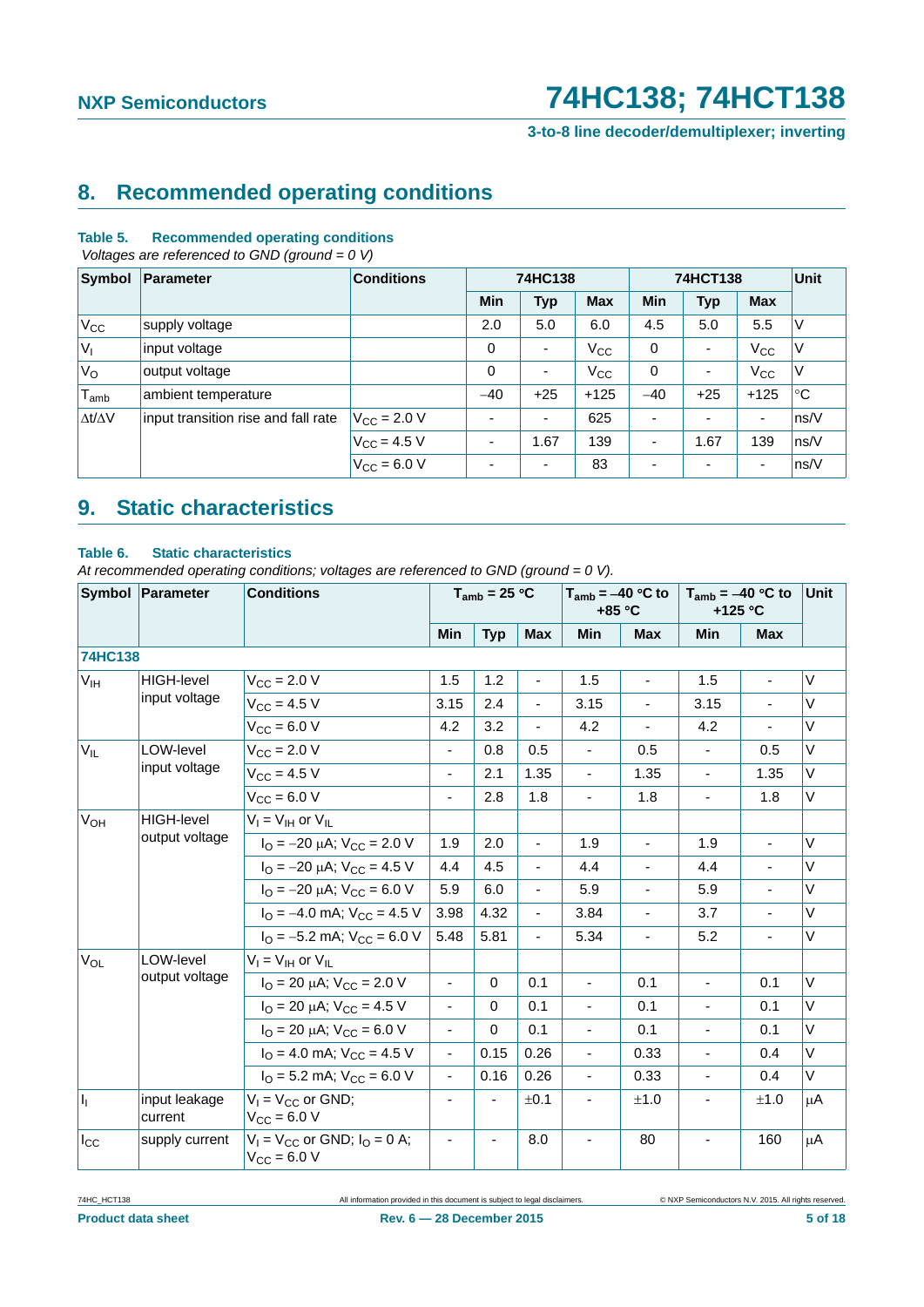### **3-to-8 line decoder/demultiplexer; inverting**

|                        | Symbol Parameter                   | <b>Conditions</b>                                                                                                      |                          | $T_{amb}$ = 25 °C |                              |                          | $T_{amb} = -40 °C$ to<br>+85 °C |                | $T_{amb} = -40 °C$ to<br>+125 °C | Unit    |
|------------------------|------------------------------------|------------------------------------------------------------------------------------------------------------------------|--------------------------|-------------------|------------------------------|--------------------------|---------------------------------|----------------|----------------------------------|---------|
|                        |                                    |                                                                                                                        | Min                      | <b>Typ</b>        | <b>Max</b>                   | Min                      | <b>Max</b>                      | <b>Min</b>     | <b>Max</b>                       |         |
| C <sub>1</sub>         | input<br>capacitance               |                                                                                                                        |                          | 3.5               | $\qquad \qquad \blacksquare$ |                          |                                 |                |                                  | pF      |
| <b>74HCT138</b>        |                                    |                                                                                                                        |                          |                   |                              |                          |                                 |                |                                  |         |
| V <sub>IH</sub>        | <b>HIGH-level</b><br>input voltage | $V_{\text{CC}} = 4.5 \text{ V}$ to 5.5 V                                                                               | 2.0                      | 1.6               |                              | 2.0                      |                                 | 2.0            |                                  | $\vee$  |
| $V_{IL}$               | LOW-level<br>input voltage         | $V_{CC}$ = 4.5 V to 5.5 V                                                                                              | $\overline{\phantom{a}}$ | 1.2               | 0.8                          |                          | 0.8                             |                | 0.8                              | $\vee$  |
| <b>V<sub>OH</sub></b>  | <b>HIGH-level</b>                  | $V_1 = V_{1H}$ or $V_{1L}$ ; $V_{CC} = 4.5$ V                                                                          |                          |                   |                              |                          |                                 |                |                                  |         |
|                        | output voltage                     | $I_{\rm O} = -20 \mu A$                                                                                                | 4.4                      | 4.5               |                              | 4.4                      |                                 | 4.4            |                                  | $\vee$  |
|                        |                                    | $I_{\Omega} = -4$ mA                                                                                                   | 3.98                     | 4.32              | $\blacksquare$               | 3.84                     | $\blacksquare$                  | 3.7            |                                  | $\vee$  |
| <b>V<sub>OL</sub></b>  | LOW-level                          | $V_1 = V_{1H}$ or $V_{1L}$ ; $V_{CC} = 4.5$ V                                                                          |                          |                   |                              |                          |                                 |                |                                  |         |
|                        | output voltage                     | $I_{O} = 20 \mu A$                                                                                                     | $\blacksquare$           | $\mathbf 0$       | 0.1                          | ä,                       | 0.1                             | ÷,             | 0.1                              | V       |
|                        |                                    | $IO = 4.0$ mA                                                                                                          | $\overline{\phantom{a}}$ | 0.15              | 0.26                         | $\overline{\phantom{0}}$ | 0.33                            | ä,             | 0.4                              | $\vee$  |
| I <sub>I</sub>         | input leakage<br>current           | $V_1 = V_{CC}$ or GND;<br>$V_{CC} = 5.5 V$                                                                             | ä,                       |                   | ±0.1                         |                          | ±1.0                            |                | ±1.0                             | μA      |
| $I_{\rm CC}$           | supply current                     | $V_1 = V_{CC}$ or GND; $I_Q = 0$ A;<br>$V_{\text{CC}} = 5.5 V$                                                         | ä,                       |                   | 8.0                          |                          | 80                              |                | 160                              | $\mu$ A |
| $\Delta l_{\text{CC}}$ | additional<br>supply current       | $V_1 = V_{CC} - 2.1 V;$<br>other inputs at V <sub>CC</sub> or GND;<br>$V_{CC}$ = 4.5 V to 5.5 V;<br>$I_{\Omega} = 0$ A |                          |                   |                              |                          |                                 |                |                                  |         |
|                        |                                    | per input pin; An inputs                                                                                               | $\blacksquare$           | 150               | 540                          | ÷,                       | 675                             | ÷,             | 735                              | μA      |
|                        |                                    | per input pin; En inputs                                                                                               | $\overline{\phantom{a}}$ | 125               | 450                          | ä,                       | 562.5                           | ÷,             | 612.5                            | μA      |
|                        |                                    | per input pin; E3 input                                                                                                | $\blacksquare$           | 100               | 360                          | ÷,                       | 450                             | $\blacksquare$ | 490                              | μA      |
| C <sub>1</sub>         | input<br>capacitance               |                                                                                                                        | $\blacksquare$           | 3.5               |                              |                          | $\overline{\phantom{a}}$        |                |                                  | pF      |

### **Table 6. Static characteristics** *…continued*

*At recommended operating conditions; voltages are referenced to GND (ground = 0 V).*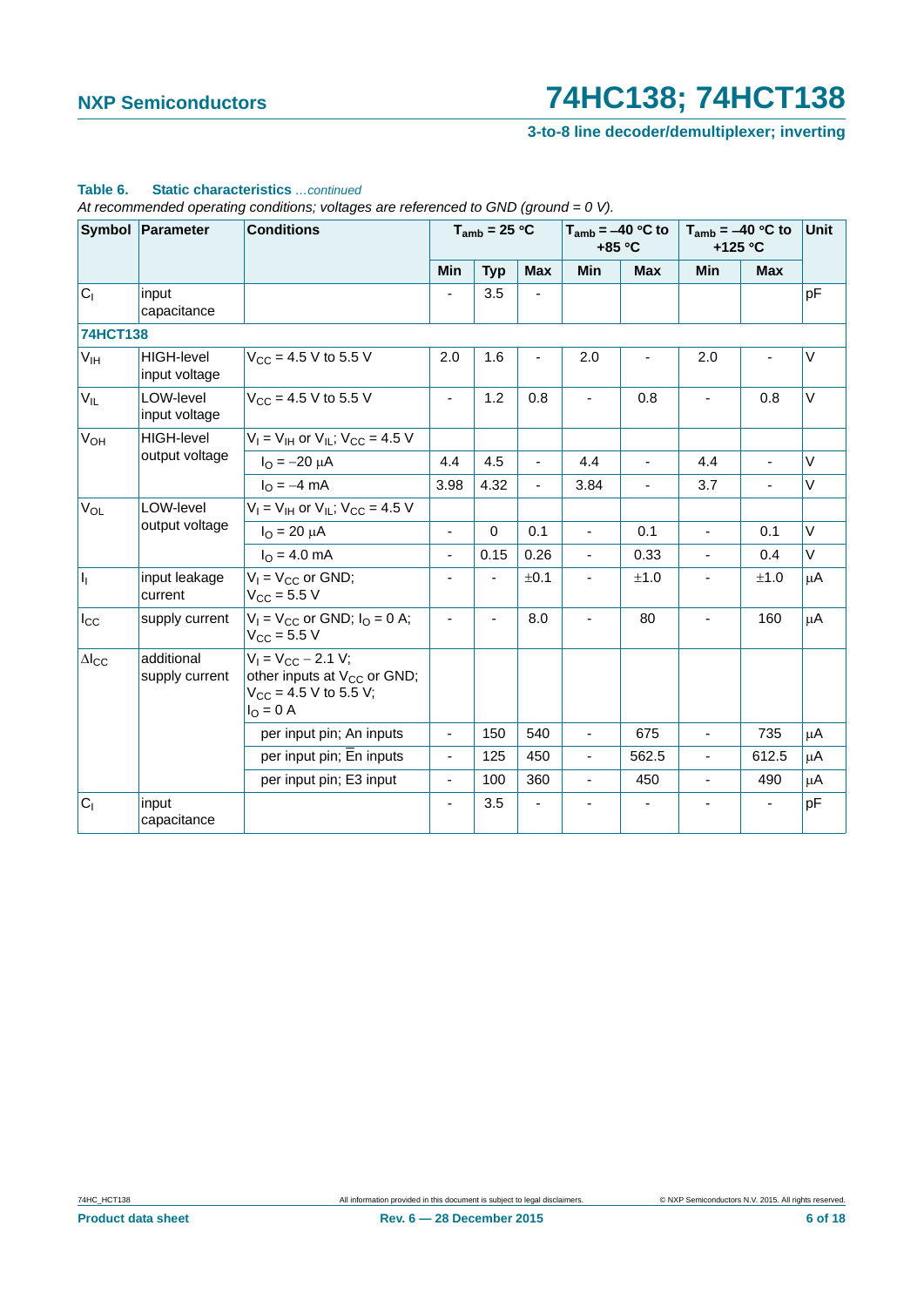**3-to-8 line decoder/demultiplexer; inverting**

## <span id="page-6-1"></span>**10. Dynamic characteristics**

#### <span id="page-6-0"></span>**Table 7. Dynamic characteristics**

*Voltages are referenced to GND (ground = 0 V); C<sub>L</sub> = 50 pF unless otherwise specified; for test circuit see [Figure 8.](#page-9-0)* 

|              | Symbol Parameter                    | <b>Conditions</b>                                                    |             |                          | $T_{amb}$ = 25 °C |                |                          | $T_{amb} = -40 °C$<br>to +85 $\degree$ C |                          | $T_{amb} = -40 °C$<br>to +125 $\degree$ C | Unit |
|--------------|-------------------------------------|----------------------------------------------------------------------|-------------|--------------------------|-------------------|----------------|--------------------------|------------------------------------------|--------------------------|-------------------------------------------|------|
|              |                                     |                                                                      |             | Min                      | <b>Typ</b>        | <b>Max</b>     | Min                      | <b>Max</b>                               | Min                      | <b>Max</b>                                |      |
| 74HC138      |                                     |                                                                      |             |                          |                   |                |                          |                                          |                          |                                           |      |
| $t_{\rm pd}$ | propagation                         | An to $\overline{Y}$ n; see Figure 6                                 | $\boxed{1}$ |                          |                   |                |                          |                                          |                          |                                           |      |
|              | delay                               | $V_{\rm CC}$ = 2.0 V                                                 |             | $\blacksquare$           | 41                | 150            | $\overline{\phantom{a}}$ | 190                                      | $\blacksquare$           | 225                                       | ns   |
|              |                                     | $V_{CC} = 4.5 V$                                                     |             | $\overline{\phantom{a}}$ | 15                | 30             | $\blacksquare$           | 38                                       | $\overline{\phantom{a}}$ | 45                                        | ns   |
|              |                                     | $V_{CC}$ = 5 V; C <sub>L</sub> = 15 pF                               |             | $\overline{\phantom{0}}$ | 12                |                | $\overline{\phantom{0}}$ | $\qquad \qquad \blacksquare$             | $\overline{\phantom{a}}$ |                                           | ns   |
|              |                                     | $V_{CC}$ = 6.0 V                                                     |             | $\overline{\phantom{a}}$ | 12                | 26             | ä,                       | 33                                       | $\overline{\phantom{a}}$ | 38                                        | ns   |
|              |                                     | E3 to $\overline{Y}$ n; see Figure 6                                 | $\boxed{1}$ |                          |                   |                |                          |                                          |                          |                                           |      |
|              |                                     | $V_{CC}$ = 2.0 V                                                     |             | ä,                       | 47                | 150            | $\overline{a}$           | 190                                      | ä,                       | 225                                       | ns   |
|              |                                     | $V_{CC}$ = 4.5 V                                                     |             | L.                       | 17                | 20             | L.                       | 38                                       | L.                       | 45                                        | ns   |
|              |                                     | $V_{CC}$ = 5 V; C <sub>L</sub> = 15 pF                               |             | $\blacksquare$           | 14                | $\blacksquare$ | $\blacksquare$           | $\blacksquare$                           | $\blacksquare$           | $\blacksquare$                            | ns   |
|              |                                     | $V_{\text{CC}} = 6.0 V$                                              |             | $\blacksquare$           | 14                | 26             | $\blacksquare$           | 33                                       | $\blacksquare$           | 38                                        | ns   |
|              |                                     | $\overline{\mathsf{E}}$ n to $\overline{\mathsf{Y}}$ n; see Figure 7 | $\boxed{1}$ |                          |                   |                |                          |                                          |                          |                                           |      |
|              |                                     | $V_{\text{CC}} = 2.0 V$                                              |             | $\blacksquare$           | 47                | 150            | $\blacksquare$           | 190                                      | $\blacksquare$           | 225                                       | ns   |
|              |                                     | $V_{CC} = 4.5 V$                                                     |             | ٠                        | 17                | 20             | ٠                        | 38                                       | $\blacksquare$           | 45                                        | ns   |
|              |                                     | $V_{CC}$ = 5 V; C <sub>1</sub> = 15 pF                               |             | $\blacksquare$           | 14                |                |                          | ÷.                                       |                          | ä,                                        | ns   |
|              |                                     | $V_{CC} = 6.0 V$                                                     |             | $\blacksquare$           | 14                | 26             | ÷,                       | 33                                       | $\blacksquare$           | 38                                        | ns   |
| $ t_t $      | transition<br>time                  | Yn; see Figure 6 and<br>Figure 7                                     | $[2]$       |                          |                   |                |                          |                                          |                          |                                           |      |
|              |                                     | $V_{CC} = 2.0 V$                                                     |             | $\blacksquare$           | 19                | 75             | ä,                       | 95                                       | ä,                       | 110                                       | ns   |
|              |                                     | $V_{CC}$ = 4.5 V                                                     |             | $\blacksquare$           | $\overline{7}$    | 15             | ä,                       | 19                                       | ÷,                       | 22                                        | ns   |
|              |                                     | $V_{CC} = 6.0 V$                                                     |             | $\blacksquare$           | 6                 | 13             | $\blacksquare$           | 16                                       | $\overline{\phantom{a}}$ | 19                                        | ns   |
| $C_{PD}$     | power<br>dissipation<br>capacitance | $C_L$ = 50 pF; f = 1 MHz;<br>$V_1$ = GND to $V_{CC}$                 | $[3]$       | $\blacksquare$           | 67                |                |                          |                                          |                          | $\blacksquare$                            | pF   |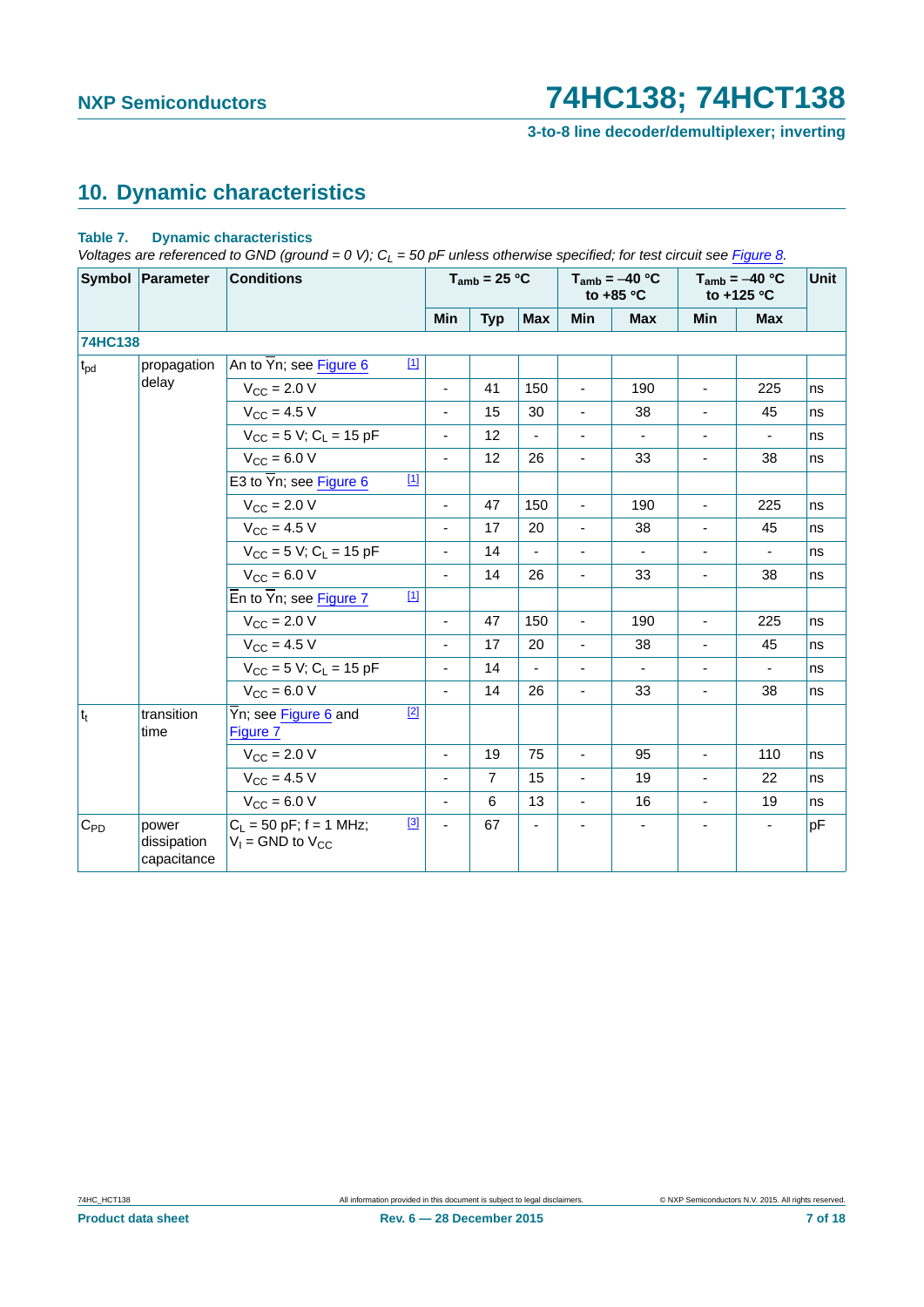**3-to-8 line decoder/demultiplexer; inverting**

|          | Symbol Parameter                    | <b>Conditions</b>                                            |       | $T_{amb}$ = 25 °C        |                |                |                | $T_{amb} = -40 °C$<br>to $+85$ °C |     | $T_{amb} = -40 °C$<br>to +125 °C | Unit |
|----------|-------------------------------------|--------------------------------------------------------------|-------|--------------------------|----------------|----------------|----------------|-----------------------------------|-----|----------------------------------|------|
|          |                                     |                                                              |       | Min                      | <b>Typ</b>     | <b>Max</b>     | Min            | <b>Max</b>                        | Min | <b>Max</b>                       |      |
| 74HCT138 |                                     |                                                              |       |                          |                |                |                |                                   |     |                                  |      |
| $t_{pd}$ | propagation                         | An to $\overline{Y}$ n; see Figure 6                         | $[1]$ |                          |                |                |                |                                   |     |                                  |      |
|          | delay                               | $V_{\rm CC} = 4.5 V$                                         |       | $\overline{\phantom{0}}$ | 20             | 35             | $\blacksquare$ | 44                                |     | 53                               | ns   |
|          |                                     | $V_{CC}$ = 5 V; C <sub>1</sub> = 15 pF                       |       | ٠                        | 17             | $\blacksquare$ | ٠              | $\overline{\phantom{a}}$          | -   | $\blacksquare$                   | ns   |
|          |                                     | E3 to $\overline{Y}$ n; see Figure 6                         | $[1]$ |                          |                |                |                |                                   |     |                                  |      |
|          |                                     | $V_{\rm CC}$ = 4.5 V                                         |       |                          | 18             | 40             | $\blacksquare$ | 50                                |     | 60                               | ns   |
|          |                                     | $V_{CC}$ = 5 V; C <sub>L</sub> = 15 pF                       |       | $\overline{\phantom{0}}$ | 19             |                |                |                                   |     |                                  | ns   |
|          |                                     | En to Yn; see Figure 7                                       | $[1]$ |                          |                |                |                |                                   |     |                                  |      |
|          |                                     | $V_{CC}$ = 4.5 V                                             |       | ٠                        | 19             | 40             | ٠              | 50                                |     | 60                               | ns   |
|          |                                     | $V_{CC}$ = 5 V; C <sub>L</sub> = 15 pF                       |       |                          | 19             |                |                |                                   |     | ٠                                | ns   |
| $ t_t $  | transition<br>time                  | Yn; see Figure 6 and<br>Figure 7                             | $[2]$ |                          |                |                |                |                                   |     |                                  |      |
|          |                                     | $V_{CC} = 4.5 V$                                             |       | ٠                        | $\overline{7}$ | 15             | $\blacksquare$ | 19                                | ٠   | 22                               | ns   |
| $C_{PD}$ | power<br>dissipation<br>capacitance | $C_L = 50$ pF; f = 1 MHz;<br>$V_1$ = GND to $V_{CC}$ – 1.5 V | $[3]$ | ٠                        | 67             |                |                |                                   |     | $\blacksquare$                   | pF   |

#### **Table 7. Dynamic characteristics** *…continued*

*Voltages are referenced to GND (ground = 0 V);*  $C_L = 50$  pF unless otherwise specified; for test circuit see Figure 8.

<span id="page-7-0"></span>[1]  $t_{\text{od}}$  is the same as  $t_{\text{PLH}}$  and  $t_{\text{PHL}}$ .

<span id="page-7-1"></span>[2]  $t_t$  is the same as  $t_{\text{THL}}$  and  $t_{\text{TLH}}$ .

<span id="page-7-2"></span>[3] C<sub>PD</sub> is used to determine the dynamic power dissipation (P<sub>D</sub> in  $\mu$ W).

 $P_D = C_{PD} \times V_{CC}^2 \times f_i \times N + \Sigma (C_L \times V_{CC}^2 \times f_0)$  where:

fi = input frequency in MHz;

 $f_0$  = output frequency in MHz;

 $C_L$  = output load capacitance in pF;

 $V_{CC}$  = supply voltage in V;

 $N =$  number of inputs switching;

 $\Sigma(C_L \times V_{CC}^2 \times f_0)$  = sum of outputs.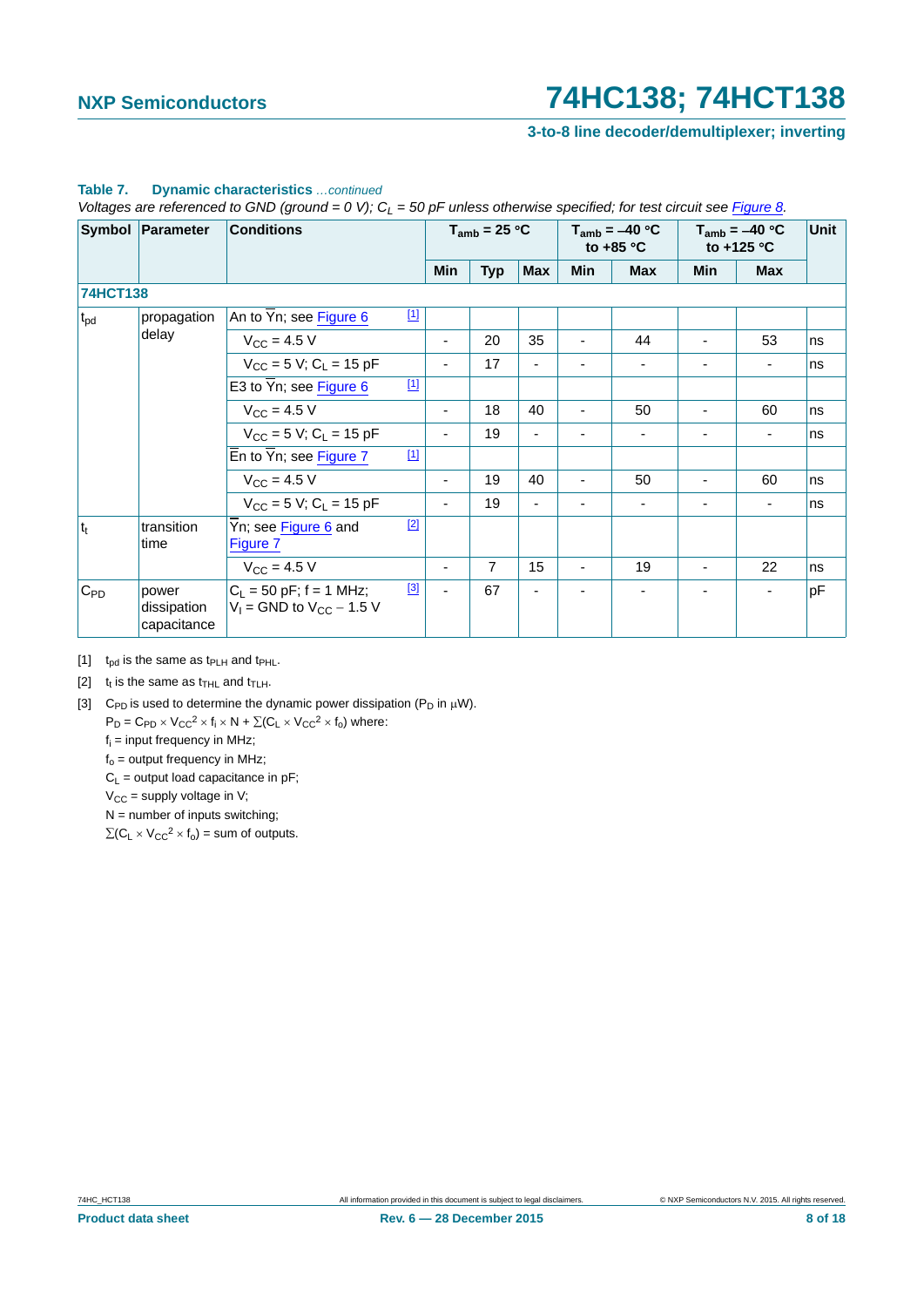**3-to-8 line decoder/demultiplexer; inverting**

### <span id="page-8-3"></span>**11. Waveforms**



<span id="page-8-0"></span>

### <span id="page-8-2"></span><span id="page-8-1"></span>**Table 8. Measurement points**

| Type     | Input          | <b>Output</b> |
|----------|----------------|---------------|
|          | V <sub>M</sub> | $V_{M}$       |
| 74HC138  | $0.5V_{CC}$    | $0.5V_{CC}$   |
| 74HCT138 | 1.3V           | 1.3V          |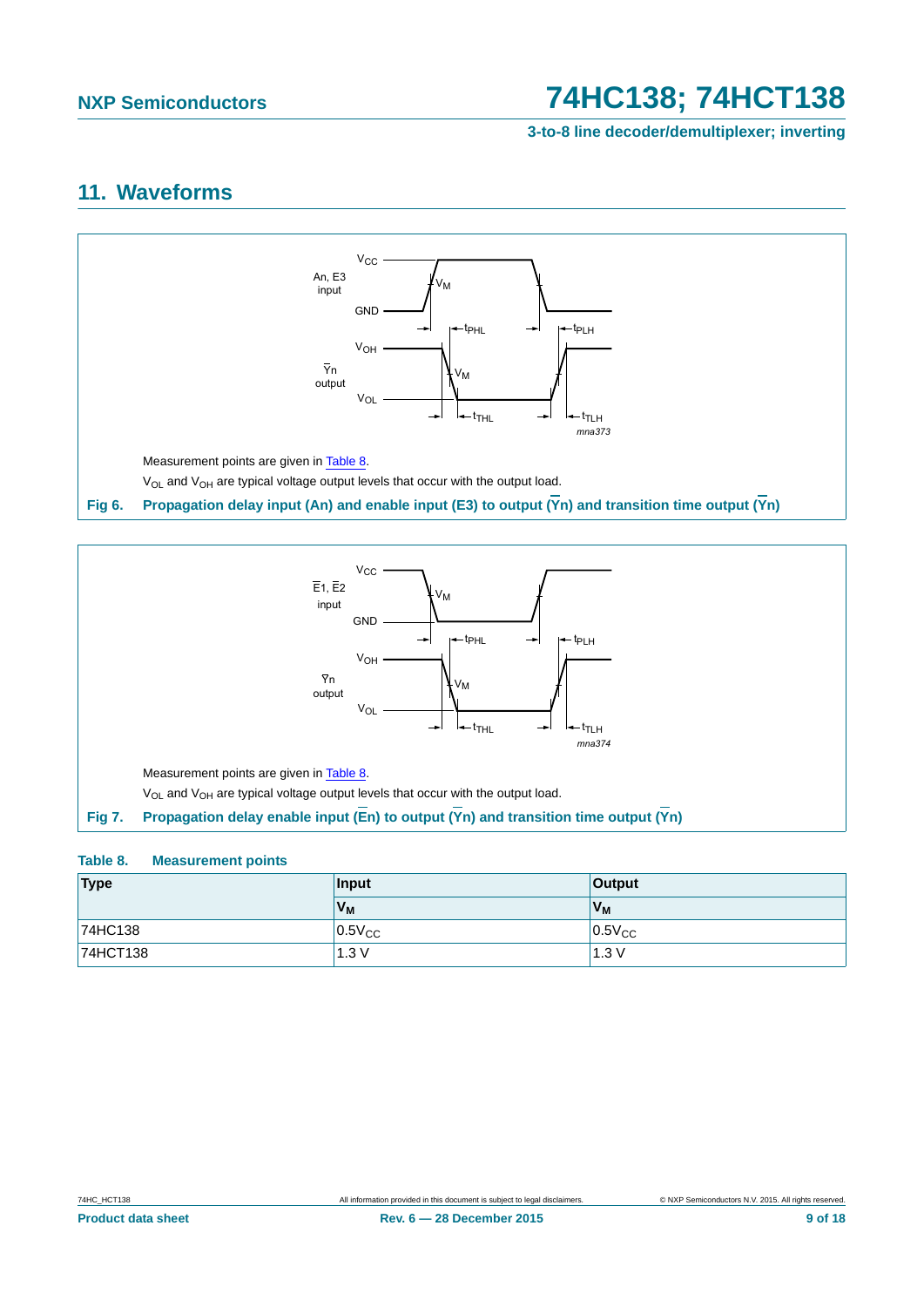### **3-to-8 line decoder/demultiplexer; inverting**



#### <span id="page-9-1"></span><span id="page-9-0"></span>**Table 9. Test data**

| <b>Type</b> | <b>Input</b> |                                 | Load         |              | <b>S1 position</b>                  |                                     |                                     |
|-------------|--------------|---------------------------------|--------------|--------------|-------------------------------------|-------------------------------------|-------------------------------------|
|             |              | t <sub>r</sub> , t <sub>f</sub> | ືີ           | ∣K∟          | t <sub>PHL</sub> , t <sub>PLH</sub> | t <sub>PZH</sub> , t <sub>PHZ</sub> | t <sub>PZL</sub> , t <sub>PLZ</sub> |
| 74HC138     | Vcc          | 6 ns                            | 15 pF, 50 pF | 1 k $\Omega$ | open                                | <b>GND</b>                          | 'V <sub>CC</sub>                    |
| 74HCT138    | 3V           | 6 ns                            | 15 pF, 50 pF | 1 k $\Omega$ | open                                | <b>GND</b>                          | $V_{CC}$                            |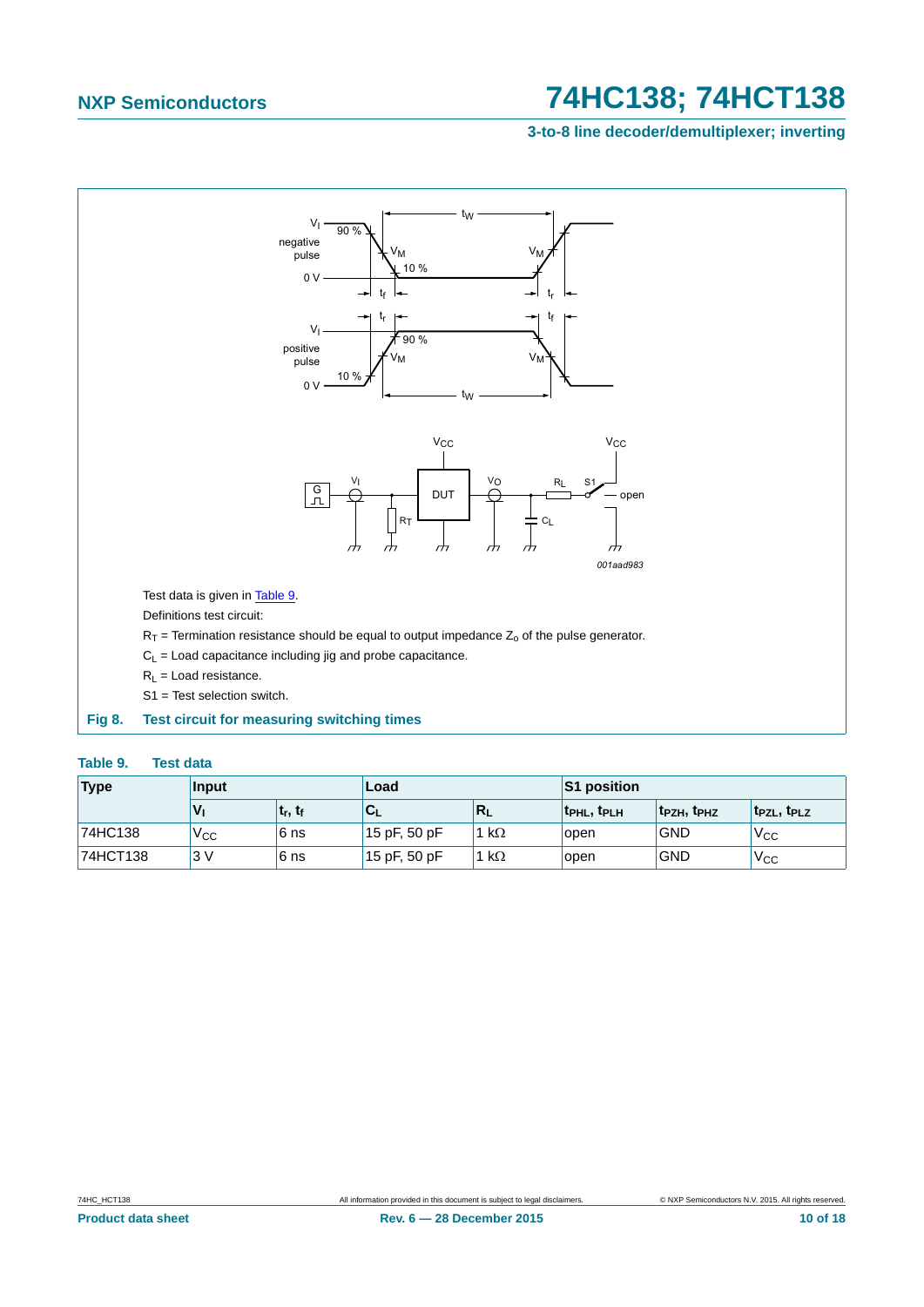### **NXP Semiconductors**

## 74HC138; 74HCT138

3-to-8 line decoder/demultiplexer; inverting

### <span id="page-10-0"></span>12. Package outline



#### **Fig 9.** Package outline SOT109-1 (SO16)

74HC\_HCT138 **Product data sheet**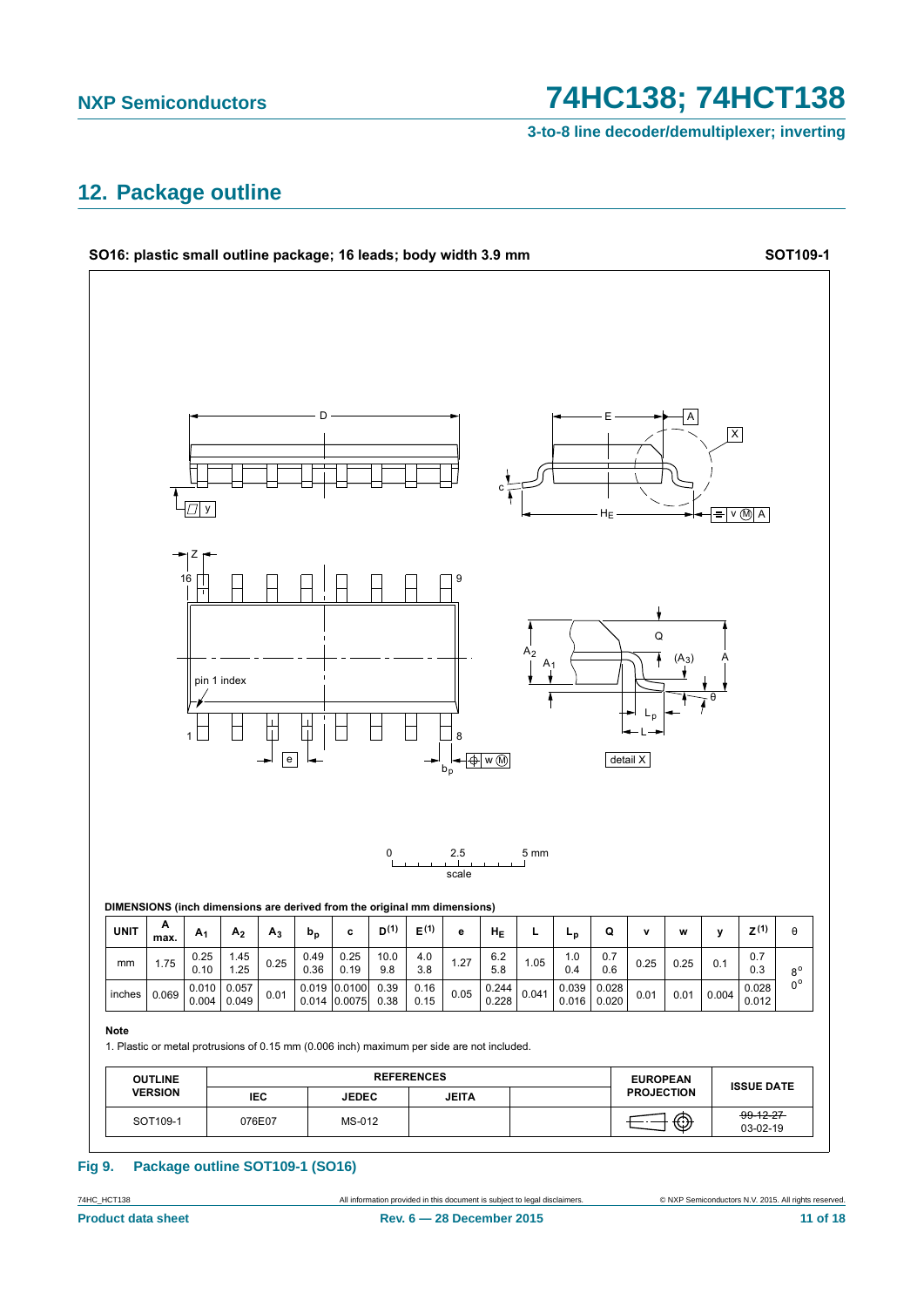## 74HC138; 74HCT138

3-to-8 line decoder/demultiplexer; inverting



#### Fig 10. Package outline SOT338-1 (SSOP16)

74HC\_HCT138 **Product data sheet**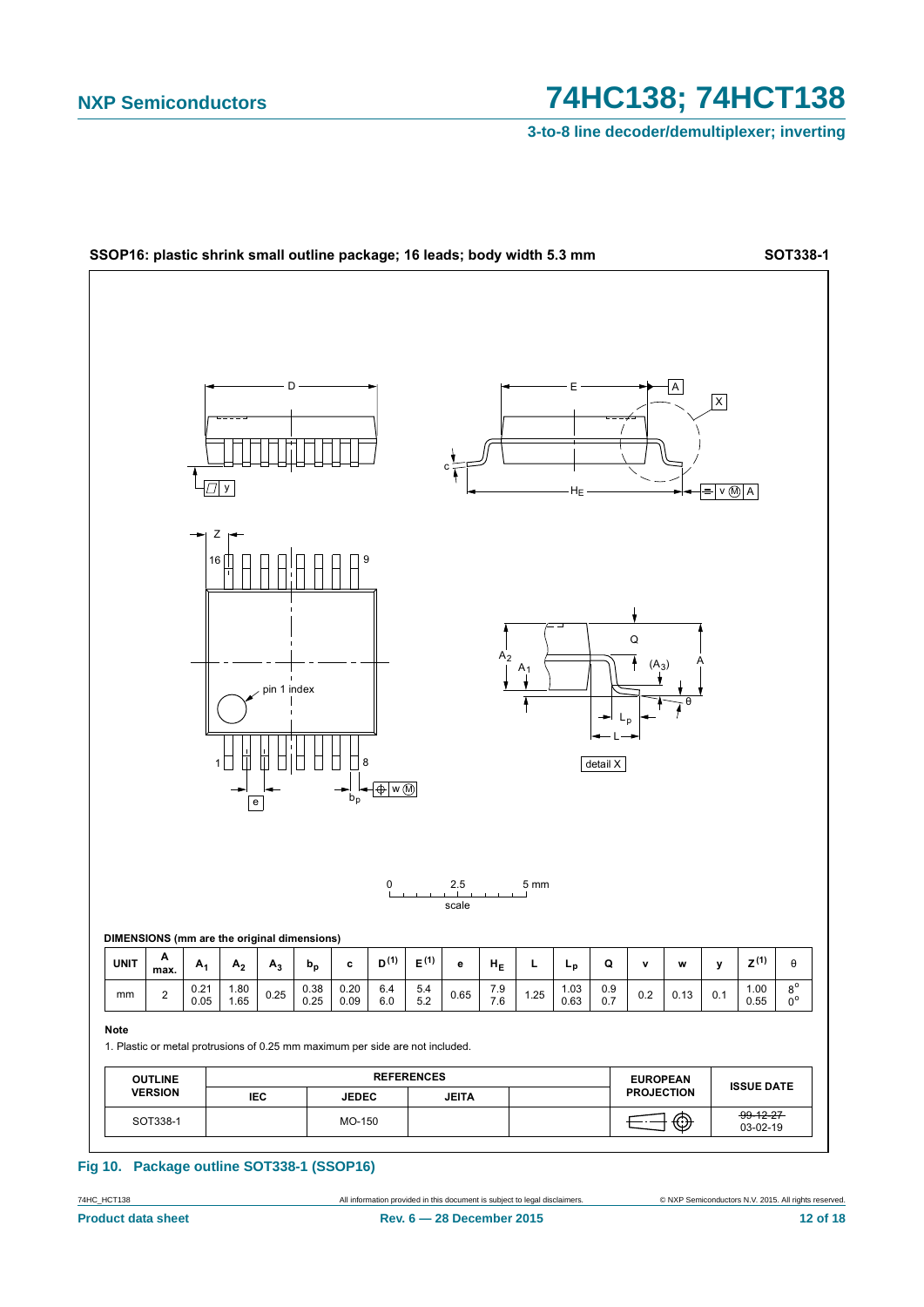## 74HC138; 74HCT138

3-to-8 line decoder/demultiplexer; inverting



#### Fig 11. Package outline SOT403-1 (TSSOP16)

All information provided in this document is subject to legal disclaimers.

74HC\_HCT138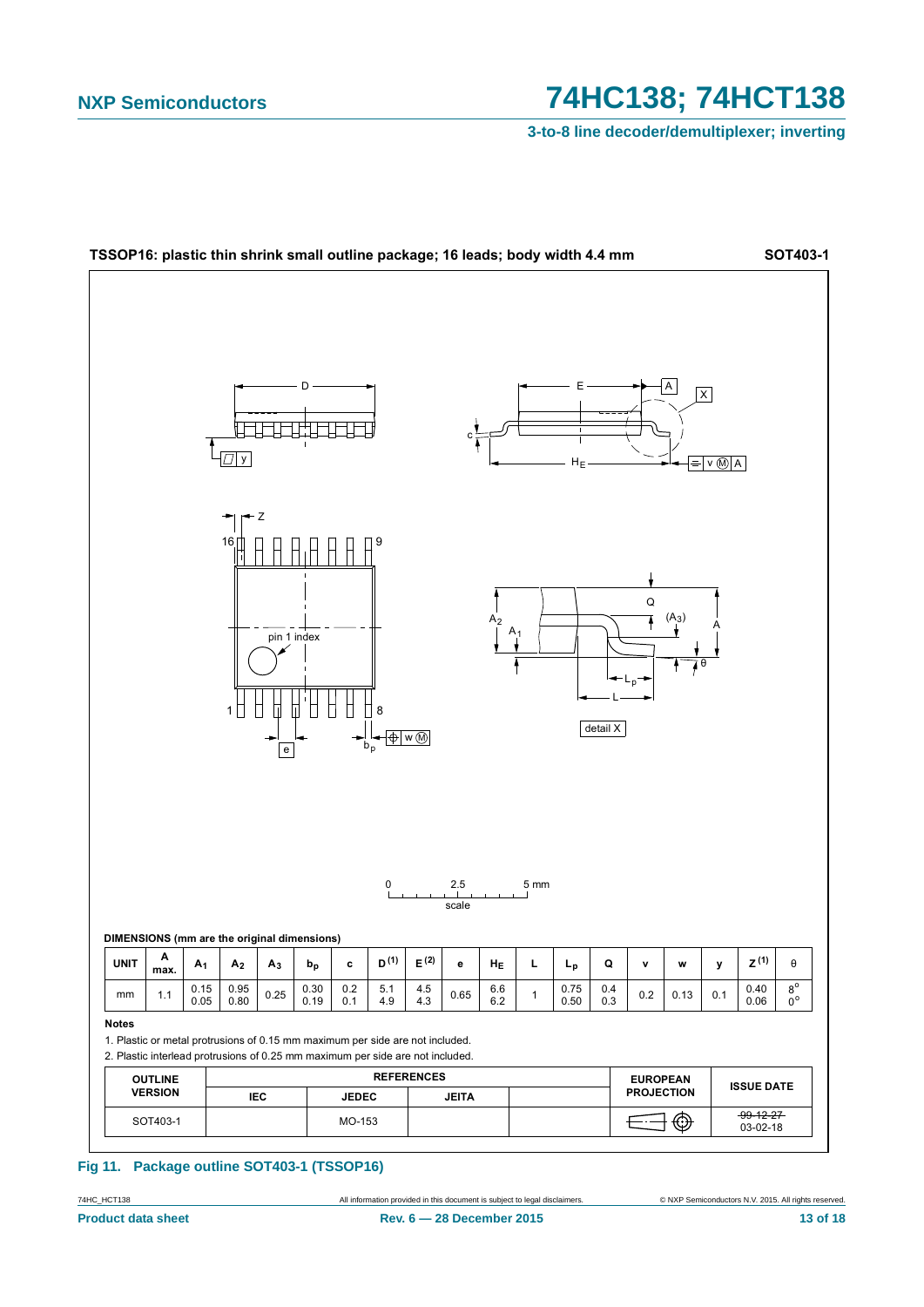**3-to-8 line decoder/demultiplexer; inverting**



**627763-1** DHVQFN16: plastic dual in-line compatible thermal enhanced very thin quad flat package; no leads; 16 terminals; body 2.5 x 3.5 x 0.85 mm

#### **Fig 12. Package outline SOT763-1 (DHVQFN16)**

**Product data sheet Rev. 6 — 28 December 2015 14 of 18** 

74HC\_HCT138 All information provided in this document is subject to legal disclaimers. © NXP Semiconductors N.V. 2015. All rights reserved.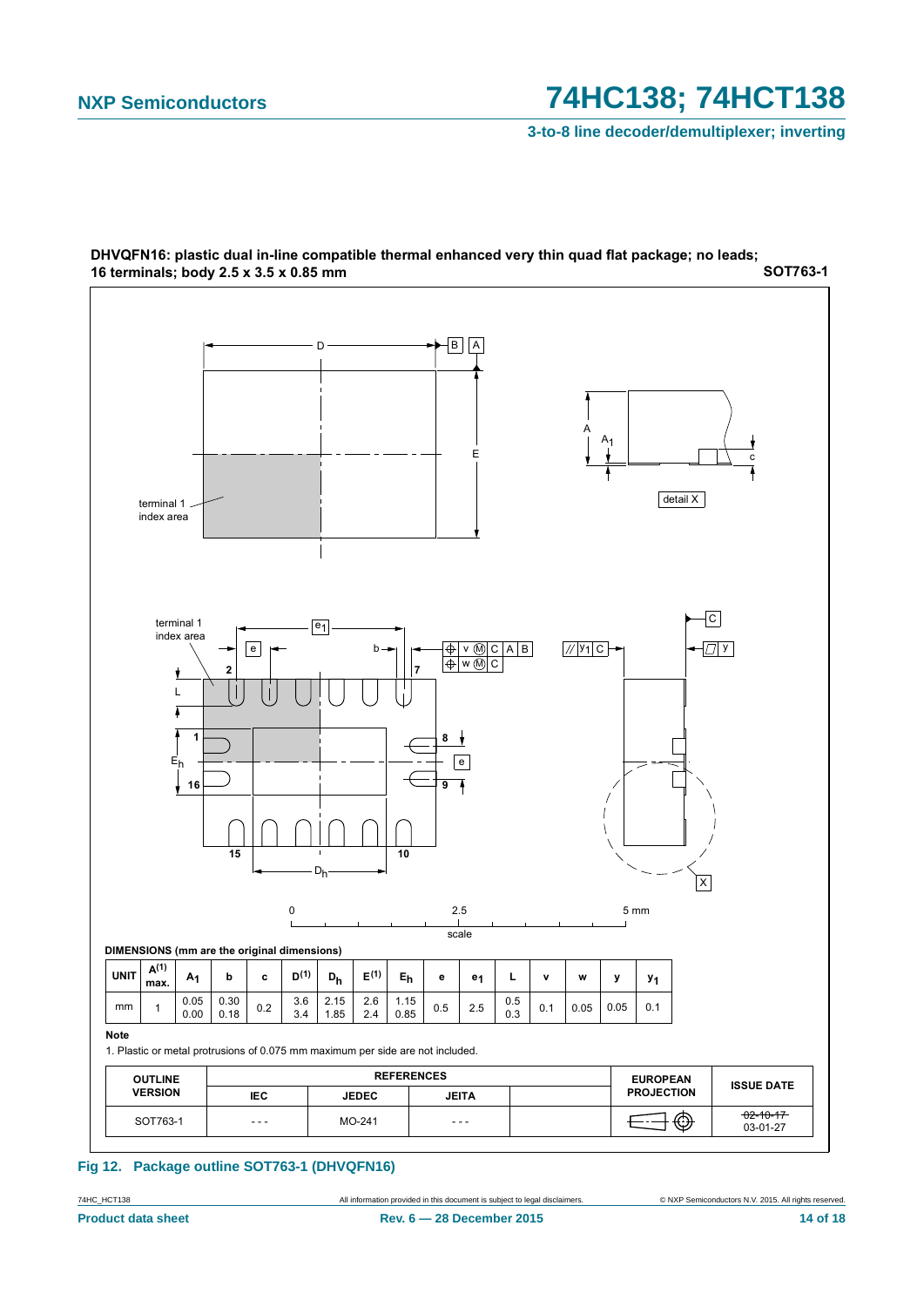**3-to-8 line decoder/demultiplexer; inverting**

## <span id="page-14-0"></span>**13. Abbreviations**

| Acronym     | <b>Description</b>                      |
|-------------|-----------------------------------------|
| <b>CMOS</b> | Complementary Metal Oxide Semiconductor |
| <b>DUT</b>  | Device Under Test                       |
| <b>ESD</b>  | ElectroStatic Discharge                 |
| <b>HBM</b>  | Human Body Model                        |
| <b>TTL</b>  | Transistor-Transistor Logic             |
| <b>IMM</b>  | Machine Model                           |

# <span id="page-14-1"></span>**14. Revision history**

### **Table 11. Revision history**

| <b>Document ID</b>  | Release date                                                                                                                                 | Data sheet status                                                                | <b>Change notice</b> | <b>Supersedes</b>   |  |
|---------------------|----------------------------------------------------------------------------------------------------------------------------------------------|----------------------------------------------------------------------------------|----------------------|---------------------|--|
| 74HC_HCT138 v.6     | 20151228                                                                                                                                     | Product data sheet                                                               |                      | 74HC HCT138 v.5     |  |
| Modifications:      | Type numbers 74HC138N and 74HCT138N (SOT38-4) removed.                                                                                       |                                                                                  |                      |                     |  |
| 74HC HCT138 v.5     | 20150126                                                                                                                                     | Product data sheet                                                               |                      | 74HC HCT138 v.4     |  |
| Modifications:      |                                                                                                                                              | Table 6: OFF-state output current removed because device has no 3-state outputs. |                      |                     |  |
|                     | Table 7: Power dissipation capacitance condition for 74HCT138 is corrected.                                                                  |                                                                                  |                      |                     |  |
| 74HC HCT138 v.4     | 20120627                                                                                                                                     | Product data sheet                                                               |                      | 74HC HCT138 v.3     |  |
| Modifications:      | The format of this data sheet has been redesigned to comply with the new identity<br>guidelines of NXP Semiconductors.                       |                                                                                  |                      |                     |  |
|                     |                                                                                                                                              | Legal texts have been adapted to the new company name where appropriate.         |                      |                     |  |
|                     |                                                                                                                                              | SOT38-1 changed to SOT38-4.                                                      |                      |                     |  |
| 74HC HCT138 v.3     | 20051223                                                                                                                                     | Product data sheet                                                               |                      | 74HC_HCT138_CNV v.2 |  |
| Modifications:      | The format of this data sheet has been redesigned to comply with the new presentation and<br>information standard of Philips Semiconductors. |                                                                                  |                      |                     |  |
|                     | Section 3 "Ordering information", Section 5 "Pinning information" and Section 12 "Package<br>outline": Added DHVQFN package information      |                                                                                  |                      |                     |  |
|                     | Section 9 "Static characteristics": Added from the family specification                                                                      |                                                                                  |                      |                     |  |
| 74HC_HCT138_CNV v.2 | 19970827                                                                                                                                     | Product specification                                                            |                      |                     |  |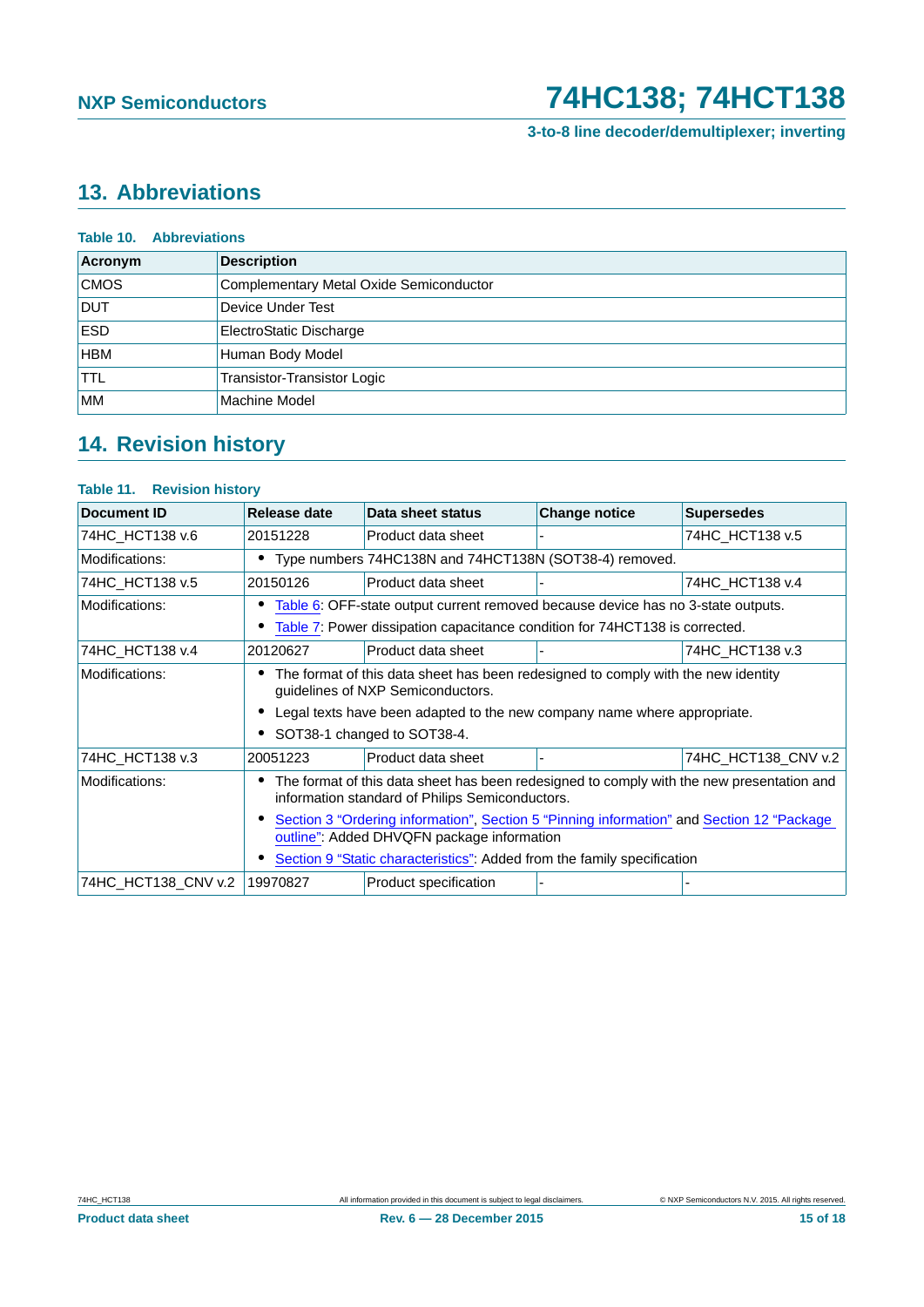**3-to-8 line decoder/demultiplexer; inverting**

### <span id="page-15-3"></span>**15. Legal information**

### <span id="page-15-4"></span>**15.1 Data sheet status**

| Document status[1][2]          | <b>Product status</b> <sup>[3]</sup> | <b>Definition</b>                                                                     |
|--------------------------------|--------------------------------------|---------------------------------------------------------------------------------------|
| Objective [short] data sheet   | Development                          | This document contains data from the objective specification for product development. |
| Preliminary [short] data sheet | Qualification                        | This document contains data from the preliminary specification.                       |
| Product [short] data sheet     | Production                           | This document contains the product specification.                                     |

<span id="page-15-0"></span>[1] Please consult the most recently issued document before initiating or completing a design.

<span id="page-15-1"></span>[2] The term 'short data sheet' is explained in section "Definitions".

<span id="page-15-2"></span>[3] The product status of device(s) described in this document may have changed since this document was published and may differ in case of multiple devices. The latest product status<br>information is available on the Intern

### <span id="page-15-5"></span>**15.2 Definitions**

**Draft —** The document is a draft version only. The content is still under internal review and subject to formal approval, which may result in modifications or additions. NXP Semiconductors does not give any representations or warranties as to the accuracy or completeness of information included herein and shall have no liability for the consequences of use of such information.

**Short data sheet —** A short data sheet is an extract from a full data sheet with the same product type number(s) and title. A short data sheet is intended for quick reference only and should not be relied upon to contain detailed and full information. For detailed and full information see the relevant full data sheet, which is available on request via the local NXP Semiconductors sales office. In case of any inconsistency or conflict with the short data sheet, the full data sheet shall prevail.

**Product specification —** The information and data provided in a Product data sheet shall define the specification of the product as agreed between NXP Semiconductors and its customer, unless NXP Semiconductors and customer have explicitly agreed otherwise in writing. In no event however, shall an agreement be valid in which the NXP Semiconductors product is deemed to offer functions and qualities beyond those described in the Product data sheet.

### <span id="page-15-6"></span>**15.3 Disclaimers**

**Limited warranty and liability —** Information in this document is believed to be accurate and reliable. However, NXP Semiconductors does not give any representations or warranties, expressed or implied, as to the accuracy or completeness of such information and shall have no liability for the consequences of use of such information. NXP Semiconductors takes no responsibility for the content in this document if provided by an information source outside of NXP Semiconductors.

In no event shall NXP Semiconductors be liable for any indirect, incidental, punitive, special or consequential damages (including - without limitation - lost profits, lost savings, business interruption, costs related to the removal or replacement of any products or rework charges) whether or not such damages are based on tort (including negligence), warranty, breach of contract or any other legal theory.

Notwithstanding any damages that customer might incur for any reason whatsoever, NXP Semiconductors' aggregate and cumulative liability towards customer for the products described herein shall be limited in accordance with the *Terms and conditions of commercial sale* of NXP Semiconductors.

**Right to make changes —** NXP Semiconductors reserves the right to make changes to information published in this document, including without limitation specifications and product descriptions, at any time and without notice. This document supersedes and replaces all information supplied prior to the publication hereof.

**Suitability for use —** NXP Semiconductors products are not designed, authorized or warranted to be suitable for use in life support, life-critical or safety-critical systems or equipment, nor in applications where failure or malfunction of an NXP Semiconductors product can reasonably be expected to result in personal injury, death or severe property or environmental damage. NXP Semiconductors and its suppliers accept no liability for inclusion and/or use of NXP Semiconductors products in such equipment or applications and therefore such inclusion and/or use is at the customer's own risk.

**Applications —** Applications that are described herein for any of these products are for illustrative purposes only. NXP Semiconductors makes no representation or warranty that such applications will be suitable for the specified use without further testing or modification.

Customers are responsible for the design and operation of their applications and products using NXP Semiconductors products, and NXP Semiconductors accepts no liability for any assistance with applications or customer product design. It is customer's sole responsibility to determine whether the NXP Semiconductors product is suitable and fit for the customer's applications and products planned, as well as for the planned application and use of customer's third party customer(s). Customers should provide appropriate design and operating safeguards to minimize the risks associated with their applications and products.

NXP Semiconductors does not accept any liability related to any default, damage, costs or problem which is based on any weakness or default in the customer's applications or products, or the application or use by customer's third party customer(s). Customer is responsible for doing all necessary testing for the customer's applications and products using NXP Semiconductors products in order to avoid a default of the applications and the products or of the application or use by customer's third party customer(s). NXP does not accept any liability in this respect.

**Limiting values —** Stress above one or more limiting values (as defined in the Absolute Maximum Ratings System of IEC 60134) will cause permanent damage to the device. Limiting values are stress ratings only and (proper) operation of the device at these or any other conditions above those given in the Recommended operating conditions section (if present) or the Characteristics sections of this document is not warranted. Constant or repeated exposure to limiting values will permanently and irreversibly affect the quality and reliability of the device.

**Terms and conditions of commercial sale —** NXP Semiconductors products are sold subject to the general terms and conditions of commercial sale, as published at<http://www.nxp.com/profile/terms>, unless otherwise agreed in a valid written individual agreement. In case an individual agreement is concluded only the terms and conditions of the respective agreement shall apply. NXP Semiconductors hereby expressly objects to applying the customer's general terms and conditions with regard to the purchase of NXP Semiconductors products by customer.

**No offer to sell or license —** Nothing in this document may be interpreted or construed as an offer to sell products that is open for acceptance or the grant, conveyance or implication of any license under any copyrights, patents or other industrial or intellectual property rights.

74HC\_HCT138 All information provided in this document is subject to legal disclaimers. © NXP Semiconductors N.V. 2015. All rights reserved.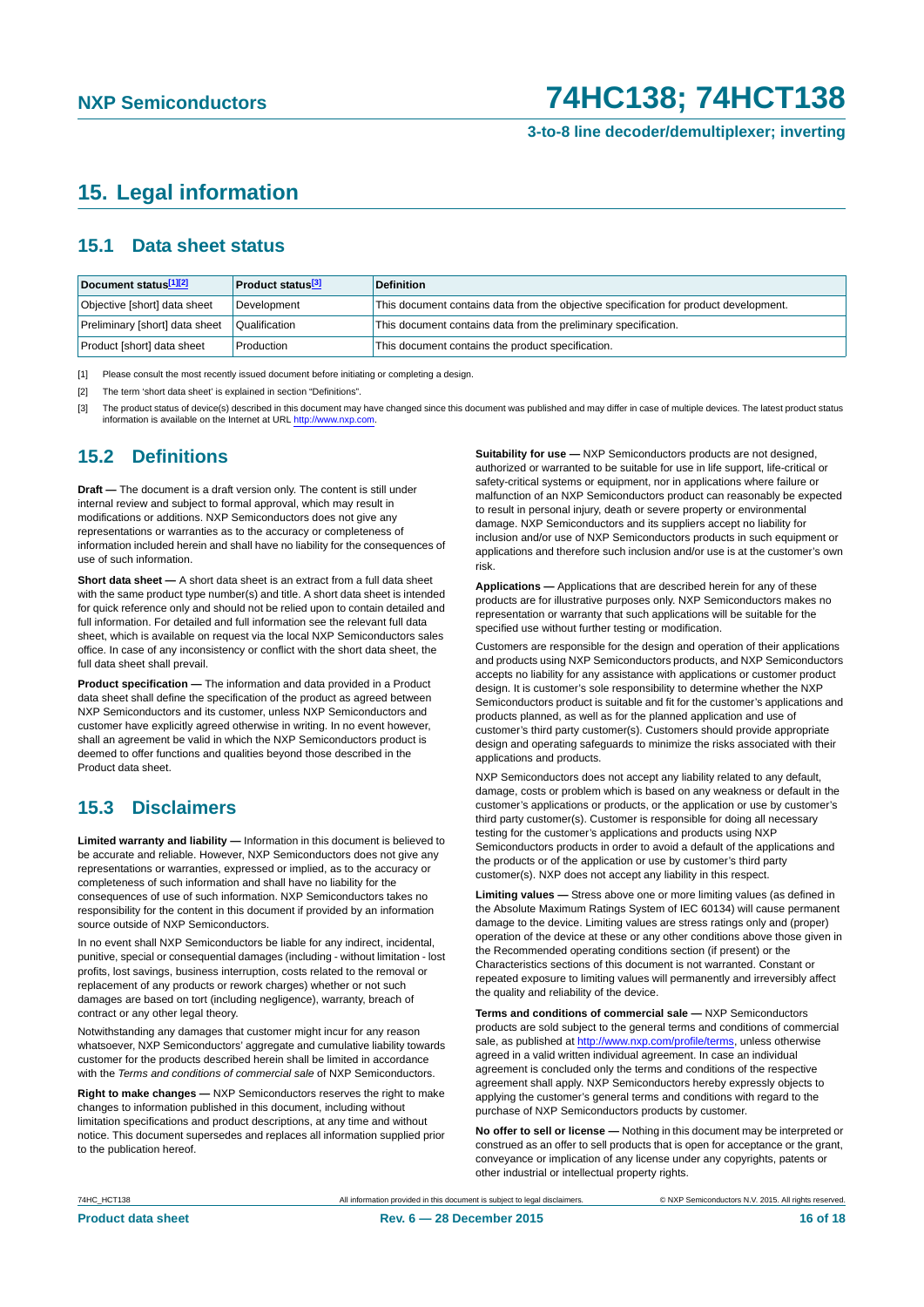#### **3-to-8 line decoder/demultiplexer; inverting**

**Export control —** This document as well as the item(s) described herein may be subject to export control regulations. Export might require a prior authorization from competent authorities.

**Non-automotive qualified products —** Unless this data sheet expressly states that this specific NXP Semiconductors product is automotive qualified, the product is not suitable for automotive use. It is neither qualified nor tested in accordance with automotive testing or application requirements. NXP Semiconductors accepts no liability for inclusion and/or use of non-automotive qualified products in automotive equipment or applications.

In the event that customer uses the product for design-in and use in automotive applications to automotive specifications and standards, customer (a) shall use the product without NXP Semiconductors' warranty of the product for such automotive applications, use and specifications, and (b) whenever customer uses the product for automotive applications beyond

NXP Semiconductors' specifications such use shall be solely at customer's own risk, and (c) customer fully indemnifies NXP Semiconductors for any liability, damages or failed product claims resulting from customer design and use of the product for automotive applications beyond NXP Semiconductors' standard warranty and NXP Semiconductors' product specifications.

**Translations —** A non-English (translated) version of a document is for reference only. The English version shall prevail in case of any discrepancy between the translated and English versions.

### <span id="page-16-0"></span>**15.4 Trademarks**

Notice: All referenced brands, product names, service names and trademarks are the property of their respective owners.

### <span id="page-16-1"></span>**16. Contact information**

For more information, please visit: **http://www.nxp.com**

For sales office addresses, please send an email to: **salesaddresses@nxp.com**